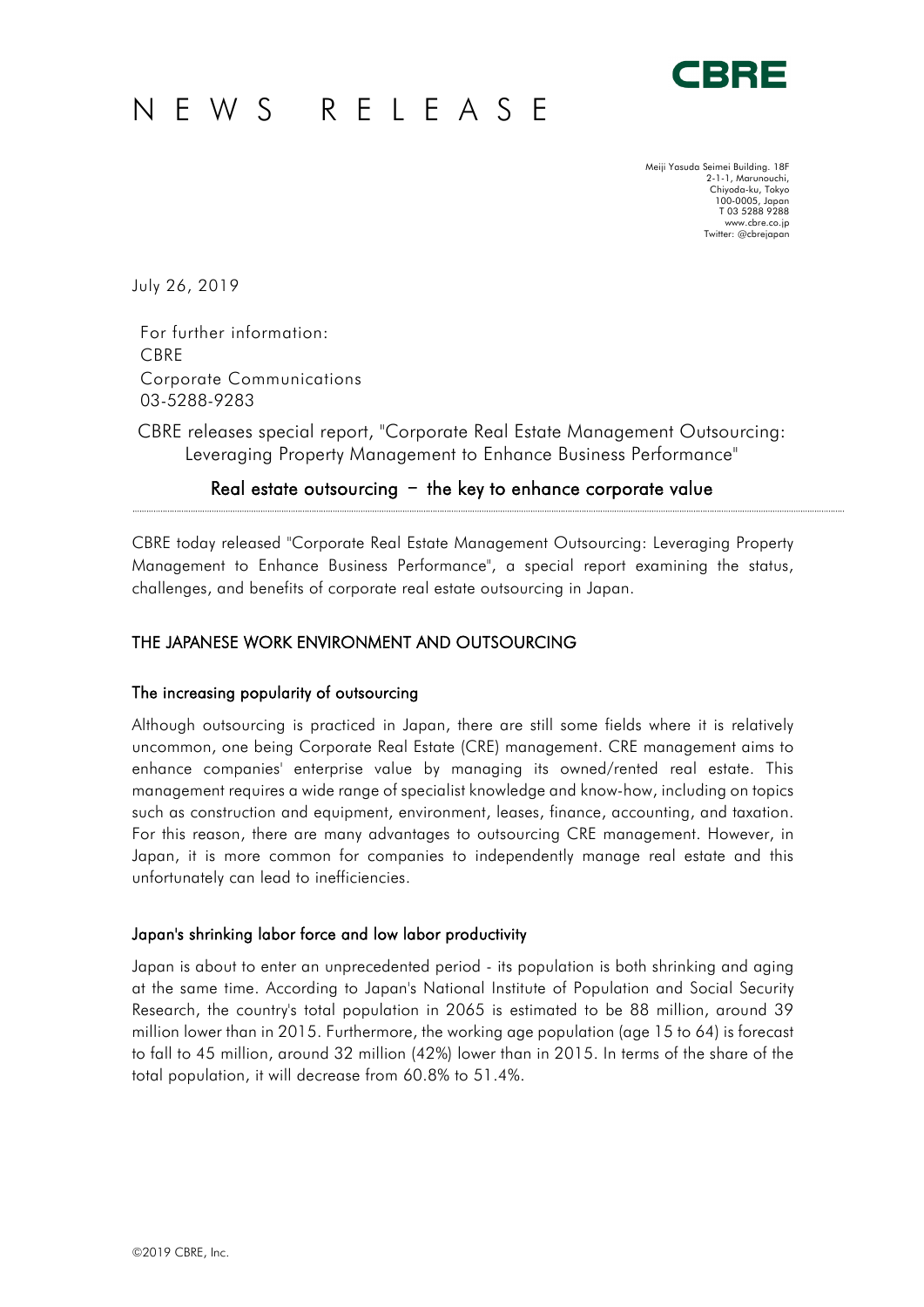

Meanwhile, Japan's labor productivity has been stuck at or below the median international level. Japan's per capita labor productivity ranks 21<sup>st</sup> among OECD member countries and Japan's GDP has been consistently one of the lowest among the G7 countries over the last 20 years.

Under these conditions, it is becoming increasingly important for companies to make efficient use of management resources. Outsourcing, which encourages companies to be more selective and focused, is likely to be an effective means of doing so.

## Specialized outsourcing increasing

While outsourcing takes many forms, Business Process Outsourcing (BPO) can be used for a particularly wide range of tasks and is becoming increasingly common. BPO involves outsourcing the whole process of non-core functions from planning to implementation and control. The objective is to improve management efficiency by streamlining a series of operating processes. The outsourcing of CRE management, which involves the development of and investment in real estate, leasing and property management, falls within the scope of BPO.

### Outsourcing survey results

CBRE carried out a questionnaire on the use of BPO, mainly among Japanese companies, to investigate trends in the penetration of BPO and the functions for which it is used. 15% of companies replied that they had been using BPO for five years or more. The percentage of those replying that they had recently started or were planning to start using BPO in the future amounted to just 16%, suggesting there has not been much uptake in recent years.

The main functions for which companies were using or planning to use BPO were IT, HR, inhouse services, and employee benefits, all of which accounted for over half of the total. CRErelated functions, such as facilities management, workplace supervision and asset utilization, accounted for just 16%, indicating that BPO still only plays a minor role in CRE-related functions.

#### Comparison of management indicators between companies using and not using BPO

The fact that BPO helps to improve companies' profitability and productivity can be shown quantitatively. To this end, CBRE divided the listed companies that responded to the questionnaire into those that were using BPO and those that were not and compared them against three indicators: operating profit margin, return on assets (ROA), and labor productivity.

The comparison showed that companies using BPO outperformed those not using it on all three indicators (Figure 1 and 2). ROA for companies using BPO was over 5% in both manufacturing and non-manufacturing sectors. In addition, manufacturing companies using BPO achieved an ROA of 5.28%, 2.2 percentage points higher than companies not using BPO. In terms of labor productivity, manufacturing companies that use BPO had a labor productivity level 18 points higher, and non-manufacturing companies 38 points higher than those that do not. Because non-manufacturing companies depend more on human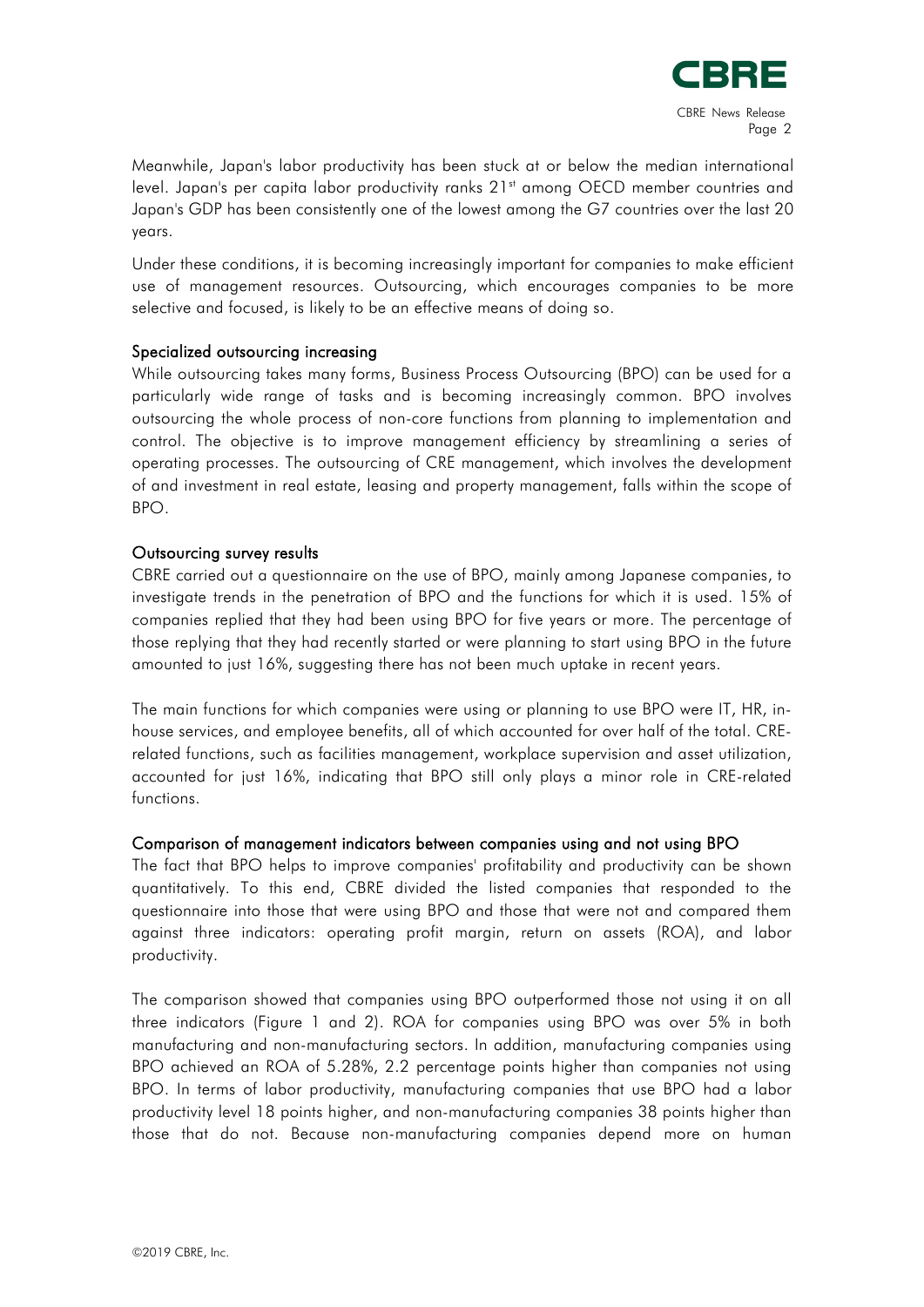

productivity than manufacturing companies, the use of BPO boosts productivity to a greater degree.





Source: THOMSON REUTERS; CBRE, May 2019

\*Produced from companies' annual reports; operating profit margin (%) = operating profit / sales; ROA (%) = net profit / (average of total assets at start and end of financial year); all comparisons based on median values

Figure 2: Comparison of labour productivity between companies using, and not using, BPO (2017 results)



Source: CBRE, May 2019

\*Produced from companies' annual reports; labour productivity = gross profit / {(headcount at previous year end + head count at current year end)/2} (calculated using gross profit for the sake of convenience); comparisons based on median values, using 100% for companies not using BPO